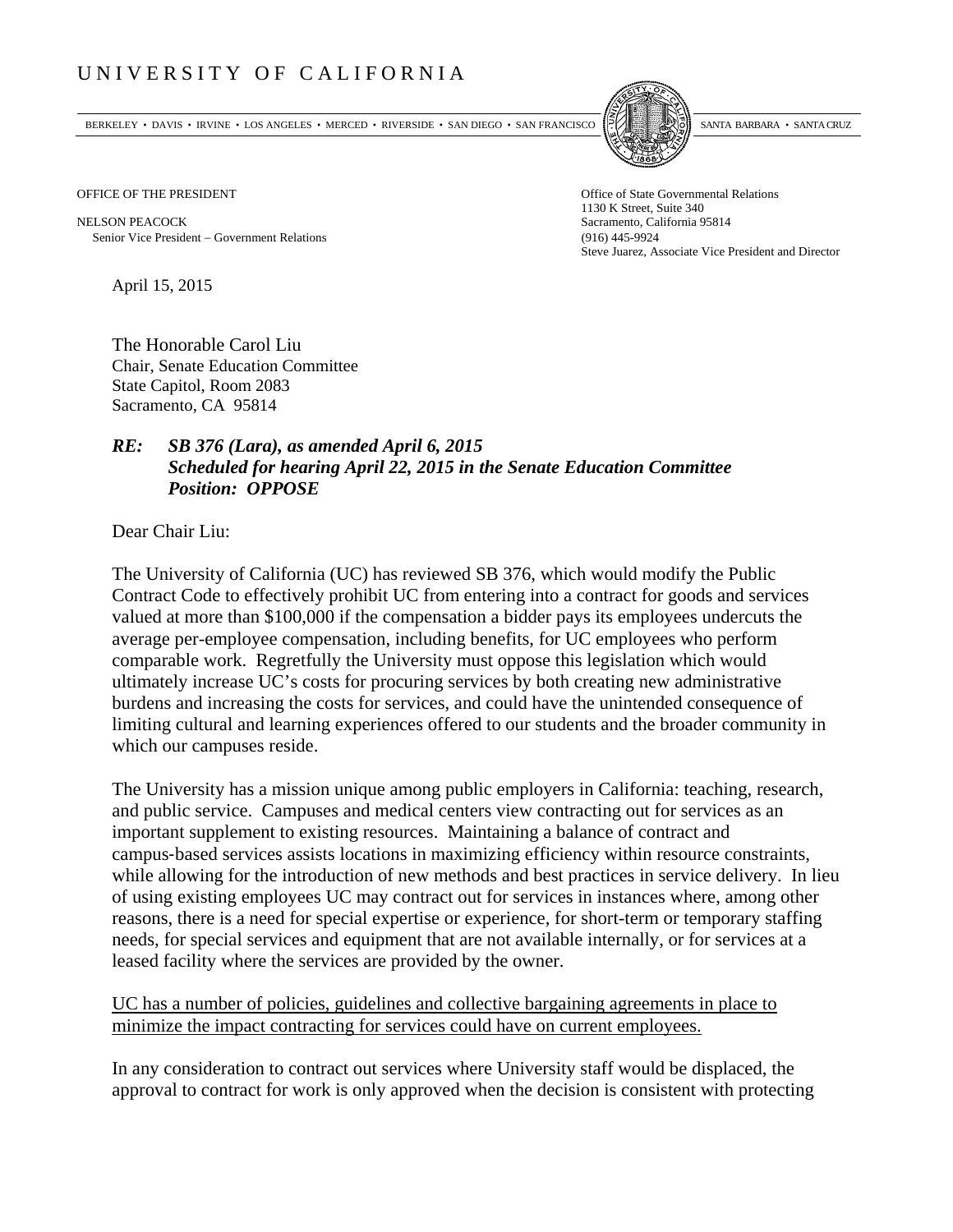the core teaching, research, service, and patient care functions of the individual campus or medical center; is in response to a demonstrated, sound business need; and minimizes to the extent possible the impact on University staff. The current Guidelines on Contracting for Services at the University of California (guidelines) acknowledge the circumstances under which the University may need to contract for services. Included in the guidelines is a provision for advance review by the Office of the President for those contracts that may result in the displacement of University staff and that exceed \$100,000 per year.

The guidelines also require compliance with the specific provisions of personnel policies and collective bargaining agreements that apply to any particular employee group that may be affected. For example, some of UC's collective bargaining agreements contain specific provisions stating that the University will not contract out for services solely on the basis that savings will result from lower contractor pay rates and benefits for services customarily performed by bargaining unit employees or that result in layoff of bargaining unit employees. Finally, UC annually reports to the Legislature on contracting out for services at newly developed facilities.

SB 376 may limit the ability of the University to contract for unique, specialized services, and could limit the types of cultural services the University offers to the communities in which campuses are located.

SB 376 would remove personal service contracts from an existing exemption for competitive bidding requirements and would instead require UC to award all contracts for personal services greater than \$100,000 to the lowest responsible bidder. UC contracts for personal services for infrequent, technical, or unique functions performed by an independent contractor. Personal services contracts typically are awarded to individuals rather than partnerships, firms, or corporations, and include translation, technical editing, and technical appraisal. For example, UC may contract for sign language translation services both in the classroom and during speaker series and presentations to assist those who are hearing impaired. Personal service contracts are also administered to arrange for performances at UC campus performing arts centers and sports venues. UC's many performing arts centers, including the Mondavi Center at UC Davis, Cal Performances, and the UCLA Center for the Performing Arts, serve as cultural and performance art centers not only for members of the UC community, but the larger community as a whole. Performers and entertainers at these ticketed venues include acclaimed ballet companies, symphony orchestras, lectures by national public figures, and concerts by popular artists. Having to competitively bid for these performances is unworkable. The current exemption for personal service contracts allows UC to contract directly with these individuals and groups without the need to select a lowest responsible bidder.

SB 376 would significantly increase both the costs of services UC contracts for as well as the costs to administer such contracts.

Since the start of the fiscal crisis the University has engaged in a sustained systemwide effort to change its procurement practices to not only reduce the price it pays for goods, materials and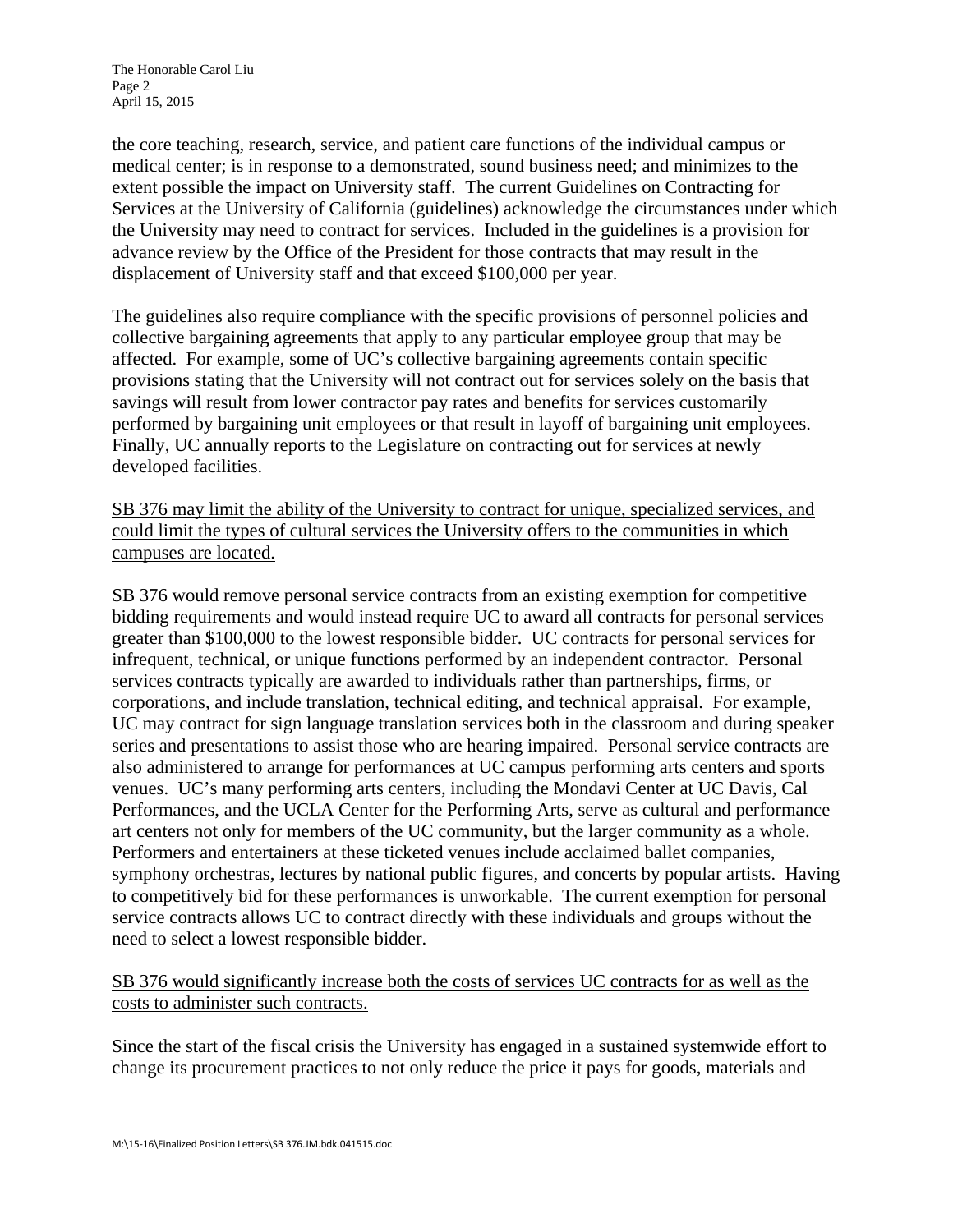The Honorable Carol Liu Page 3 April 15, 2015

services but to streamline administrative processes to generate additional savings. UC's strategic sourcing initiative and P200 project seek to use strategic and collaborative sourcing methods to optimize spend and purchasing activities across the UC system, creating significant savings for the university. Strategic sourcing takes advantage of the combined buying power of 10 UC campuses and their affiliates to cut costs for common goods and services resulting in better pricing, quality, and overall service. P200 seeks to recapture \$200 million annually that is currently lost through sub-optimal purchasing contracts and practices, redirecting these critically needed funds to support UC's core missions of teaching, research and public service. UC believes that SB 376 hinders these efforts and would greatly increase not only the cost to administer competitively bid contracts but would also increase the prices that UC must pay for contracts for services provided to the University.

SB 376 would significantly increase the administrative costs associated with the competitive bidding process at UC because it would require a complex calculation and analysis of positions and compensation data prior to the issuing of any request for proposal (RFP) that UC would issue for goods, materials and services. UC would be required to include a calculation of the average per-employee value of total compensation, including benefits, for UC employees who perform comparable work at the location. To maximize our bargaining power, UC's strategic direction is to engage in systemwide RFPs whenever possible. If SB 376 took effect as written, UC would be required to collect salary and benefits data from every location potentially participating in the RFP. Further, the bill requires that the compensation calculation take into consideration known cost escalators to project the future rate of growth of average per-employee total compensation costs but the bill does not specify over what time period. This calculation would add an unnecessary complexity to the development of an RFP.

By altering the definition of who can qualify as a lowest responsible bidder, SB 376 will drive up the price that UC pays for its contracts by limiting the number of vendors who will submit bids. Many businesses, including small businesses, may not have the resources to respond to a UC RFP under the requirements of SB 376 and therefore may be less likely to submit bids. Further, the bill does not limit these requirements to only contracts for services. It is unclear how these requirements may apply to contracts for goods and materials. If the bill does not intend to place restrictions on these types of contracts it should be amended to clarify this.

SB 376 would also increase the number of competitive bids that the University would have to administer by eliminating the ability to extend or renew an existing contract for services. Developing, issuing and evaluating RFPs is an administratively burdensome process that can be further complicated depending on the complexity of the contract and whether it is a systemwide or campus-level agreement. Currently, UC may include terms in its contracts that allow the University, at its discretion, to extend or renew a contract for services a predetermined number of times over a predetermined period of time. The option to extend a contract affords UC the ability to evaluate the level and quality of service, provides an opportunity to negotiate even more favorable terms prior to the university opting to exercise its right to renew, and allows UC to take advantage of any changes or advances in technology that may have occurred since the execution of the contract, all without increasing administrative costs. This grants UC more flexibility to ensure it receives the highest quality of service at the lowest cost without locking